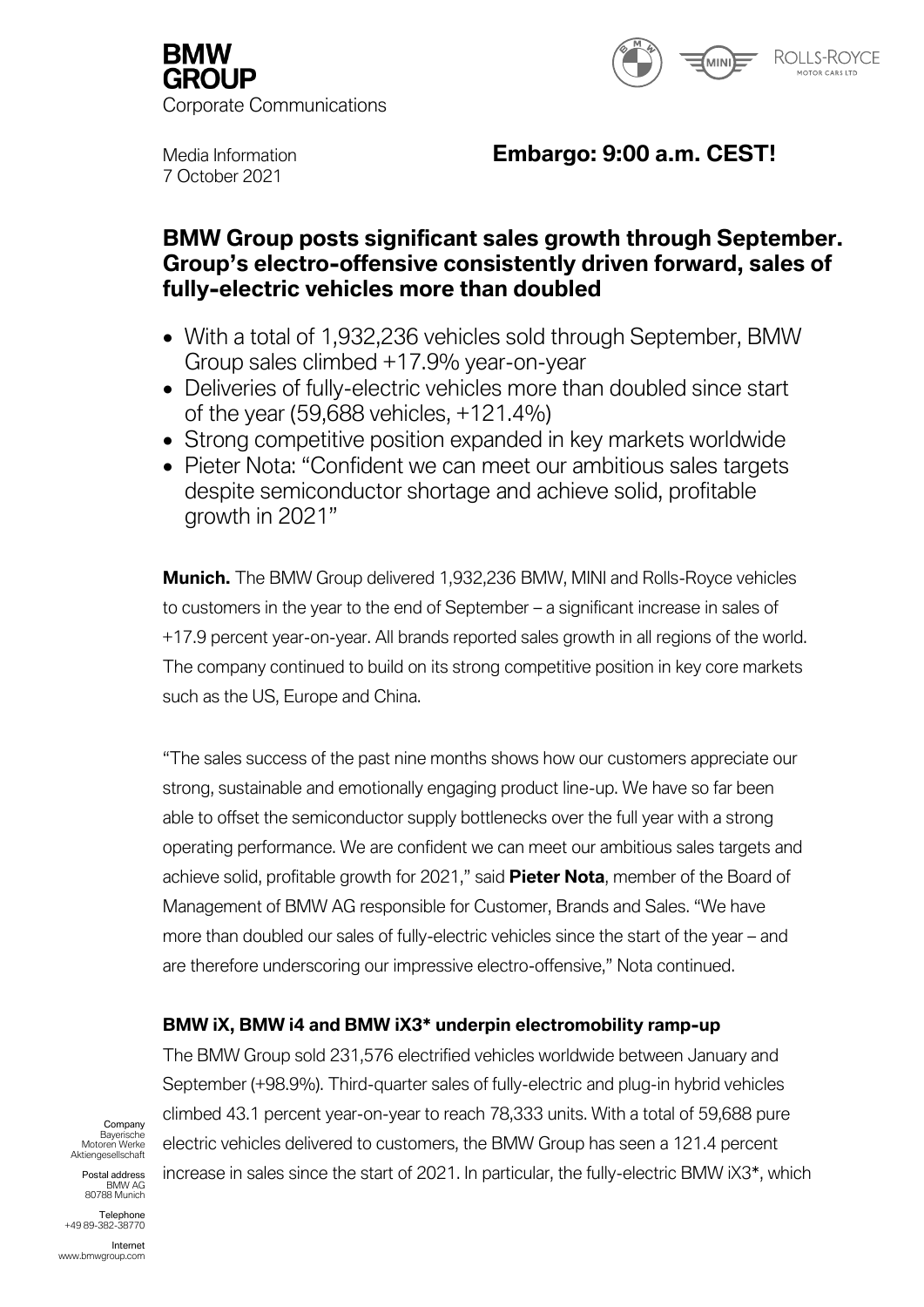



Media Information  $D_{\text{Date}}$  7 October 2021

Subject BMW Group posts significant sales growth through September. Group's electro-offensive consistently driven forward, sales of fully-electric vehicles more than doubled

Page 2

has also been available in Europe since the start of the year, gave sales a major boost, with a total of 20,887 units sold in the year to date.

"With the launch of the BMW iX and BMW i4 from November, we will have two new vehicles in the market that will further accelerate the ramp-up of electromobility. New orders worldwide already reflect our customers' enthusiasm for these new models," explained **Pieter Nota**.

Over the coming years, the BMW Group will be expanding its e-mobility offering to include fully-electric versions of the BMW 7 Series, BMW X1 and the high-volume BMW 5 Series, as well as the successor to the MINI Countryman and the solely fullyelectric Rolls-Royce Spectre, which was recently announced for the fourth quarter of 2023. By 2023, the BMW Group will have at least one fully-electric model on the roads in about 90 percent of its current market segments. Between now and 2025, the company plans to increase its sales of fully-electric models by an average of well over 50 percent per year – and will reach more than ten times the number of units sold in 2020. The BMW Group expects fully-electric vehicles to account for at least 50 percent of its global sales in 2030. Over the next ten years or so, the company plans to release a total of about ten million fully-electric vehicles onto the roads.

## **Availability of semiconductor components remains problematic**

In the first nine months of the year, the BMW Group made individual adjustments to its production programme in response to the limited availability of semiconductor components. The company expects the supply situation for semiconductor components to remain difficult. Although the BMW Group has so far been able to absorb the impact of these bottlenecks, the possibility of sales being affected in the coming months cannot be ruled out.

## **BMW brand posts significant growth in year to date**

In the year to the end of September, 19.3 percent more **BMW** vehicles (1,703,080 units) were delivered worldwide. With 764,958 units sold (+20.6%), sales of the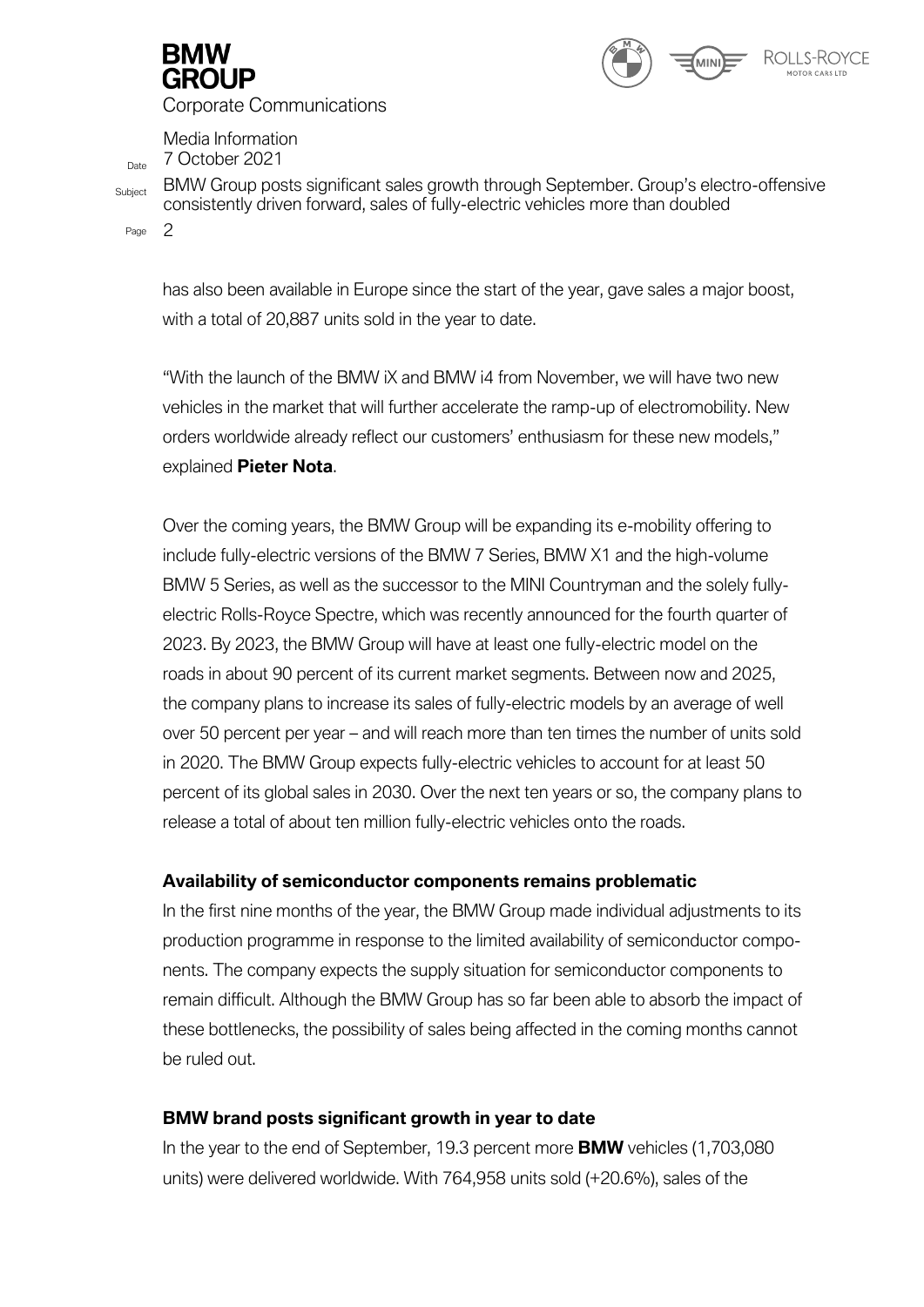

Media Information  $D_{\text{Date}}$  7 October 2021

Subject BMW Group posts significant sales growth through September. Group's electro-offensive consistently driven forward, sales of fully-electric vehicles more than doubled

Page 3

brand's Sports Activity Vehicles and Sports Activity Coupés were particularly strong across all segments. New models like the extensively revamped BMW X3 and BMW X4 have joined the product line-up since the summer. The new BMW 2 Series Coupé and new BMW 4 Series Gran Coupé will soon follow, both of which uniquely embody the brand's signature driving pleasure and are primed to ensure the success of the BMW brand.

# **MINI brand sees 81.9 percent sales growth in electrified vehicles**

A total of 224,838 **MINI** vehicles (+7.9%) have been delivered to customers worldwide since the start of the year. The fully-electric MINI SE<sup>\*</sup> was in particularly high demand and its sales have increased 106.6 percent since January, with 20,104 units sold. Overall, 15.2 percent of MINI vehicles released onto the roads in the year to the end of September had an electrified drive train. This strengthens the decision by the brand that stands for urban mobility and sustainability to offer an exclusively all-electric product range by 2030. The all-electric MINI Cooper SE\* is also enjoying growing popularity in the fleet business. In the third quarter, for example, two major fleet customers expanded their fleet by 82 and 140 MINI Electric vehicles respectively, giving their employees the opportunity to experience local zero-emission driving fun.

# **BMW M GmbH posts significant sales growth in YTD September**

With 123,008 units sold in the year to the end of September (+22.2%), **BMW M GmbH** increased its sales significantly year-on-year. The success of the M3 and M4 high-performance models introduced in March continued. The X5 M and X6 M once again made a major contribution to this sales success. In the Performance Segment, the M440 Coupé and Convertible were the main growth drivers, alongside the successful M340 derivatives.

**Rolls-Royce Motor Cars: YTD sales already surpassed total figure for 2020 Rolls-Royce Motor Cars** reported sales of 4,318 (+62.9%) motor cars in the first nine months of the year, surpassing the total figure for 2020. Global demand remains strong across all models in all regions of the world. In particular, new Ghost and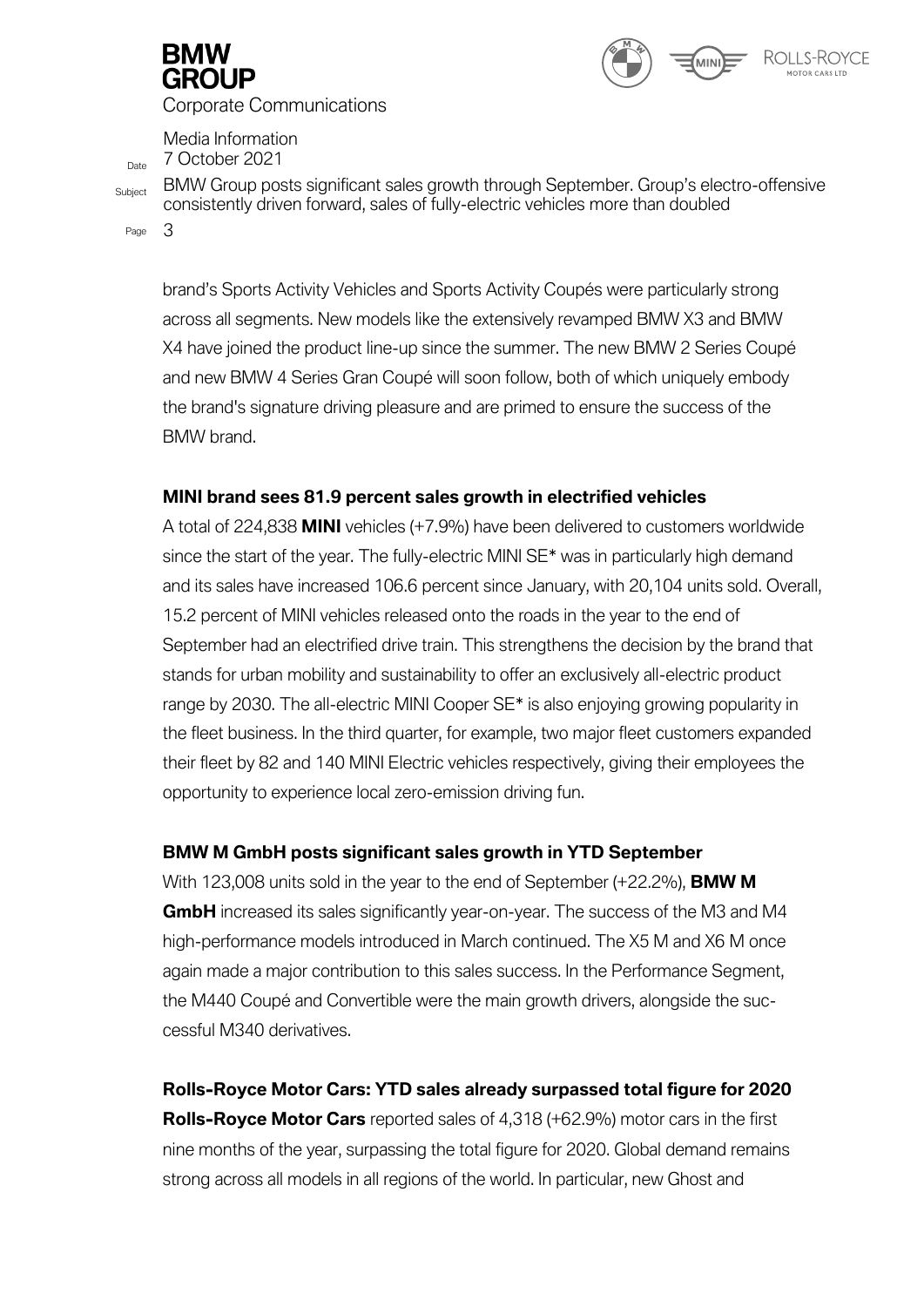

ROLLS-ROYCE

Corporate Communications

Media Information  $D_{\text{Date}}$  7 October 2021

Subject BMW Group posts significant sales growth through September. Group's electro-offensive consistently driven forward, sales of fully-electric vehicles more than doubled

Page 4

Cullinan contributed substantially to the sales success of the brand. The company recently announced its first fully electric car, the Rolls-Royce Spectre, which will come to market in Q4 2023; and that by 2030 all Rolls-Royce products will be fully electric.

# **After nine successful months, BMW Motorrad starts fourth quarter on track for all-time sales high**

In the first nine months of the year, **BMW Motorrad** delivered 156,609 motorcycles and scooters to customers (+20.8%). Thanks to its successful growth strategy, BMW Motorrad was able to build on its record first half-year with another all-time sales high for the third quarter. The cornerstone of this success is BMW Motorrad's fresh product line-up as well as its wide product range, including ten new models since the start of the year. With the market launch of the new R 18 B and R 18 Transcontinental in September, BMW Motorrad is expanding its product range in the important cruiser segment by adding two more highly emotional and authentic new models.

## **BMW & MINI sales in the regions/markets**

The BMW Group maintained its strong performance in the **US,** ending the first nine months with sales growth of 33.1 percent (265,683 units).

In **China**, the company has delivered 669,637 BMW and MINI vehicles to customers since the start of the year (+19.6%).

With sales growth of 11.8 percent and delivery of 724,933 vehicles, the **Europe** region continued to expand its market share in the premium segment.

In its domestic market of **Germany**, new BMW Group registrations were up 1.4 percent year-on-year, at 204,842. Despite supply reliability challenges, the BMW Group was able to expand its segment share from the previous year.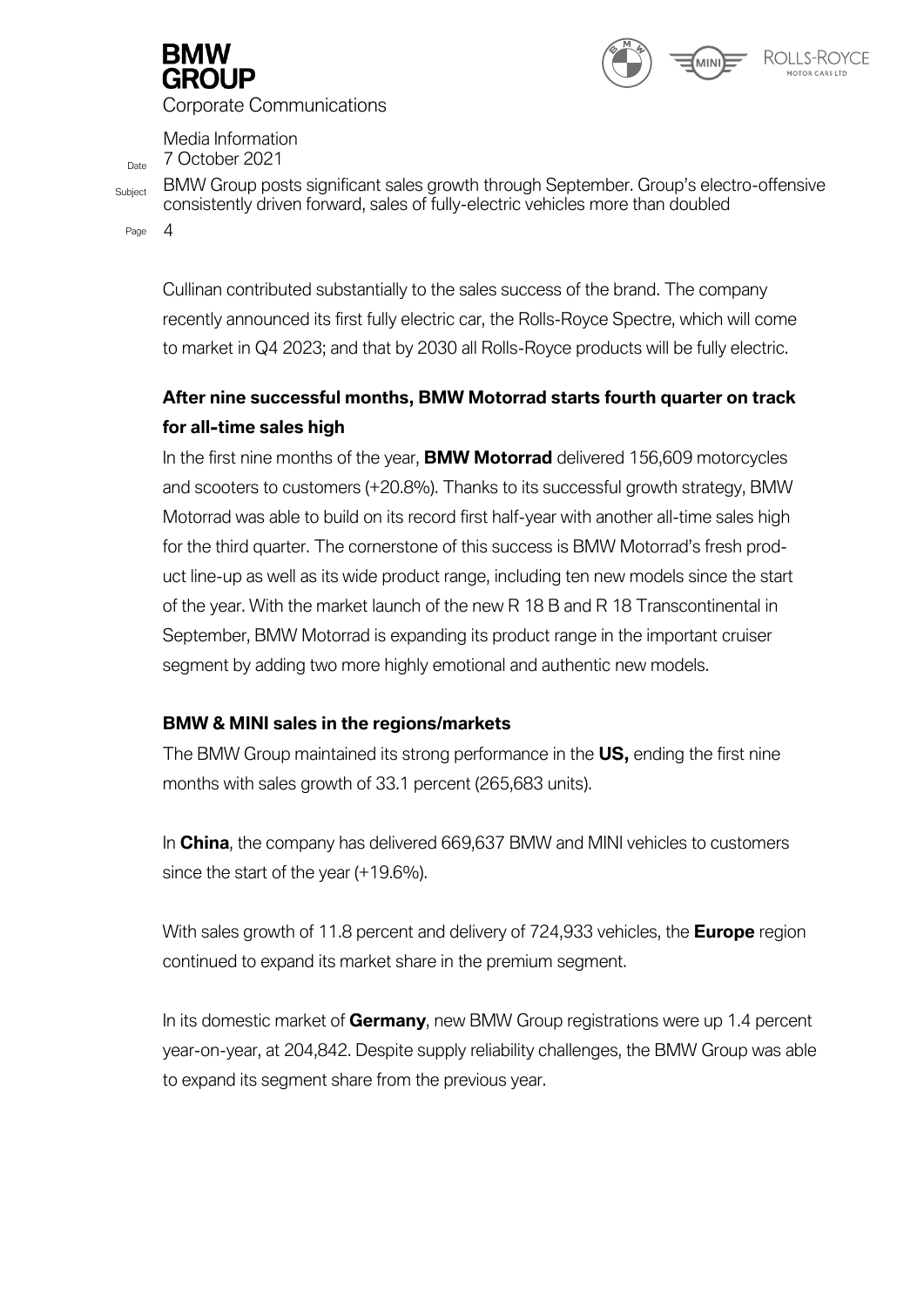



Media Information

 $D_{\text{date}}$  7 October 2021

Subject BMW Group posts significant sales growth through September. Group's electro-offensive

consistently driven forward, sales of fully-electric vehicles more than doubled

Page 5

## **BMW Group sales in Q3/YTD September 2021 at a glance**

|                               | 3rd Quarter<br>2021 | <b>Compared</b><br>with previous<br>year % | <b>YTD Sept.</b><br>2021 | <b>Compared</b><br>with previous<br>year % |
|-------------------------------|---------------------|--------------------------------------------|--------------------------|--------------------------------------------|
| <b>BMW Group Automotive</b>   | 593,189             | $-12.2%$                                   | 1,932,236                | $+17.9%$                                   |
| <b>BMW</b>                    | 524,870             | $-10.3%$                                   | 1,703,080                | $+19.3%$                                   |
| <b>MINI</b>                   | 66,990              | $-25.0%$                                   | 224,838                  | $+7.9%$                                    |
| <b>BMW Group electrified*</b> | 78,333              | $+43.1%$                                   | 231,576                  | +98.9%                                     |
| <b>Rolls-Royce</b>            | 1,329               | $+21.8%$                                   | 4,318                    | $+62.9%$                                   |
| <b>BMW Motorrad</b>           | 48,999              | $-7.4%$                                    | 156,609                  | $+20.8%$                                   |

\*BEVs and PHEVs

# **BMW & MINI sales in the regions/markets**

|                 | 3rd Quarter | <b>Compared</b>         | <b>YTD Sept.</b> | Compared with   |
|-----------------|-------------|-------------------------|------------------|-----------------|
|                 | 2021        | with previous<br>year % | 2021             | previous year % |
| <b>Europe</b>   | 220,639     | $-19.9%$                | 724,933          | $+11.8%$        |
| Germany*        | 62,830      | $-26.8%$                | 204,842          | $+1.4%$         |
| Asia            | 254,059     | $-11.9%$                | 832,918          | $+18.2%$        |
| <b>China</b>    | 202,573     | $-12.2%$                | 669,637          | $+19.6%$        |
| <b>Americas</b> | 104,999     | $+6.0%$                 | 329,224          | $+31.1%$        |
| <b>USA</b>      | 82,064      | $+4.4%$                 | 265,683          | $+33.1%$        |

\*Provisional registration figures

The delivery figures reported in this press release are provisional and may change up until the Quarterly Report to 30 September 2021 is published. Notes on how delivery figures are prepared can be found in the BMW Group Report 2020 from p.128.

#### **\*Consumption/emissions data:**

**BMW iX3:** Power consumption in kWh/100 km combined: 18.9-18.5 WLTP **MINI Cooper SE:** Power consumption in kWh/100 km combined: 16.9-14.9 NEDC, 17.6-15.2 WLTP